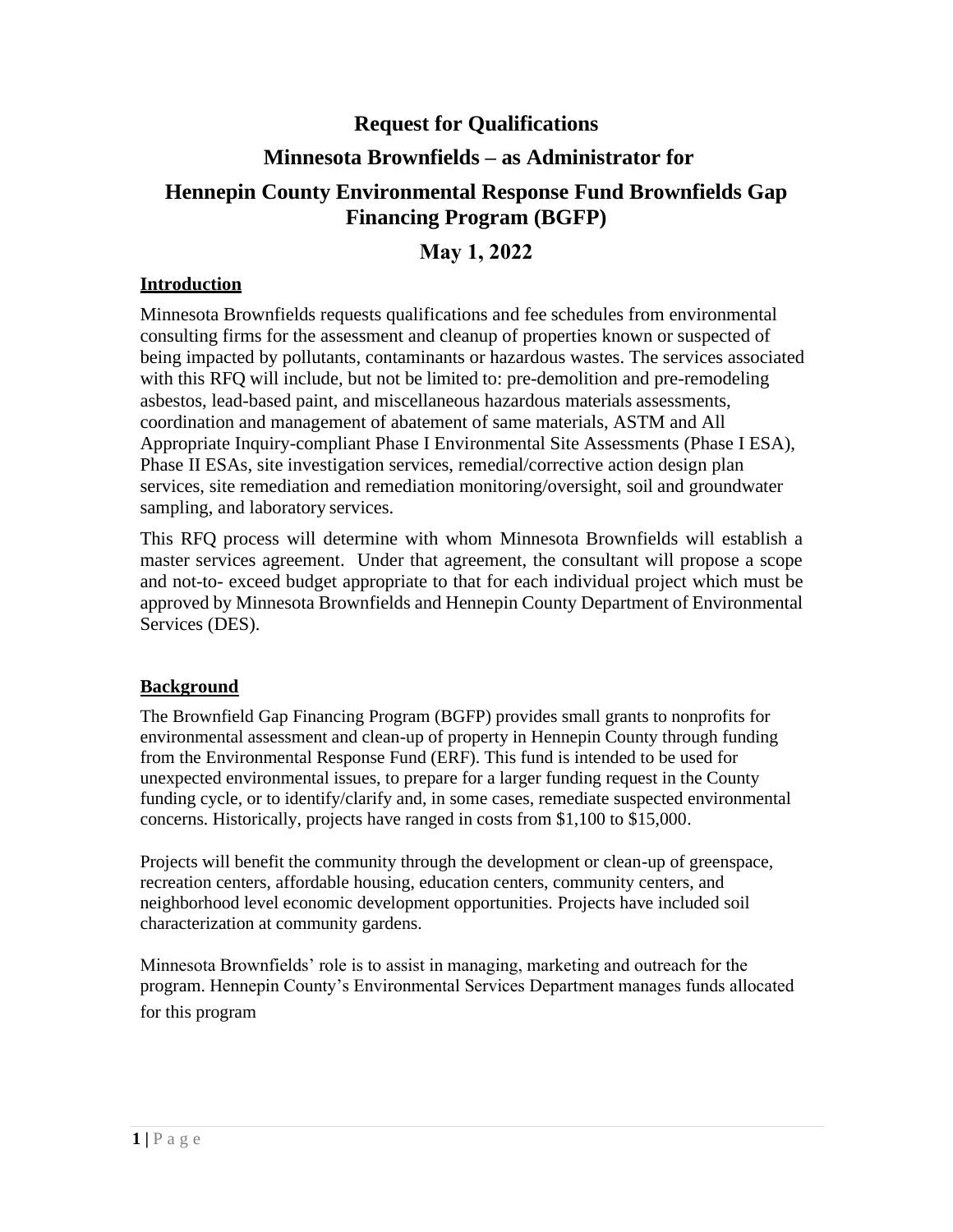Further questions about the BGFP and this submittal package may be emailed to:

Heidi Timm-Bijold, Program Coordinator Minnesota Brownfields Phone: 218-348-8754 Email: [htimmbijold@mnbrownfields.org](mailto:htimmbijold@mnbrownfields.org)

This Request for Qualifications addresses the environmental consulting services for the work under Minnesota Brownfields' contract with Hennepin County to administer the BGFP.

#### **General Qualifications**

Companies with the following qualifications may apply:

- Must have an executed Master Agreement for Professional Consulting Services with Hennepin County for the following work types:
	- o Asbestos, Lead Paint, and Regulated Building Materials Assessment and Removal Oversight, and/or
	- o Environmental Property Assessment and Cleanup; and,
- Must be a member of Minnesota Brownfields.

#### **General Project Area**

Hennepin County, Minnesota

#### **Submission Requirements**

Minnesota Brownfields is interested in contracting up to two environmental consulting firm(s) (with or without teamed partners) with demonstrated experience and expertise with the following:

- A) Phase I Environmental Site Assessments performed in accordance with the ASTM E-1527-05 standard, All Appropriate Inquiry standard, and Minnesota Pollution Control (MPCA) guidelines.
- B) Preparation and implementation of plans for Phase II Investigation to determine the magnitude and extent of soil and ground water contamination on Brownfield properties. The following may be included: performance of soil vapor risk assessments, ground water receptor surveys, and evaluation of natural attenuation. Experience should demonstrate familiarity with MPCA VIC Programexpectations.
- C) Performance of hazardous materials building surveys sufficient to plan for future building demolition or renovation work; and, design and coordination of abatement activities, and subcontracting of abatement contractors.
- D) Development and implementation of voluntary response actions for soil and groundwater cleanup in accordance with MPCA guidelines. Experience should demonstrate coordination of cleanup with redevelopment concerns.